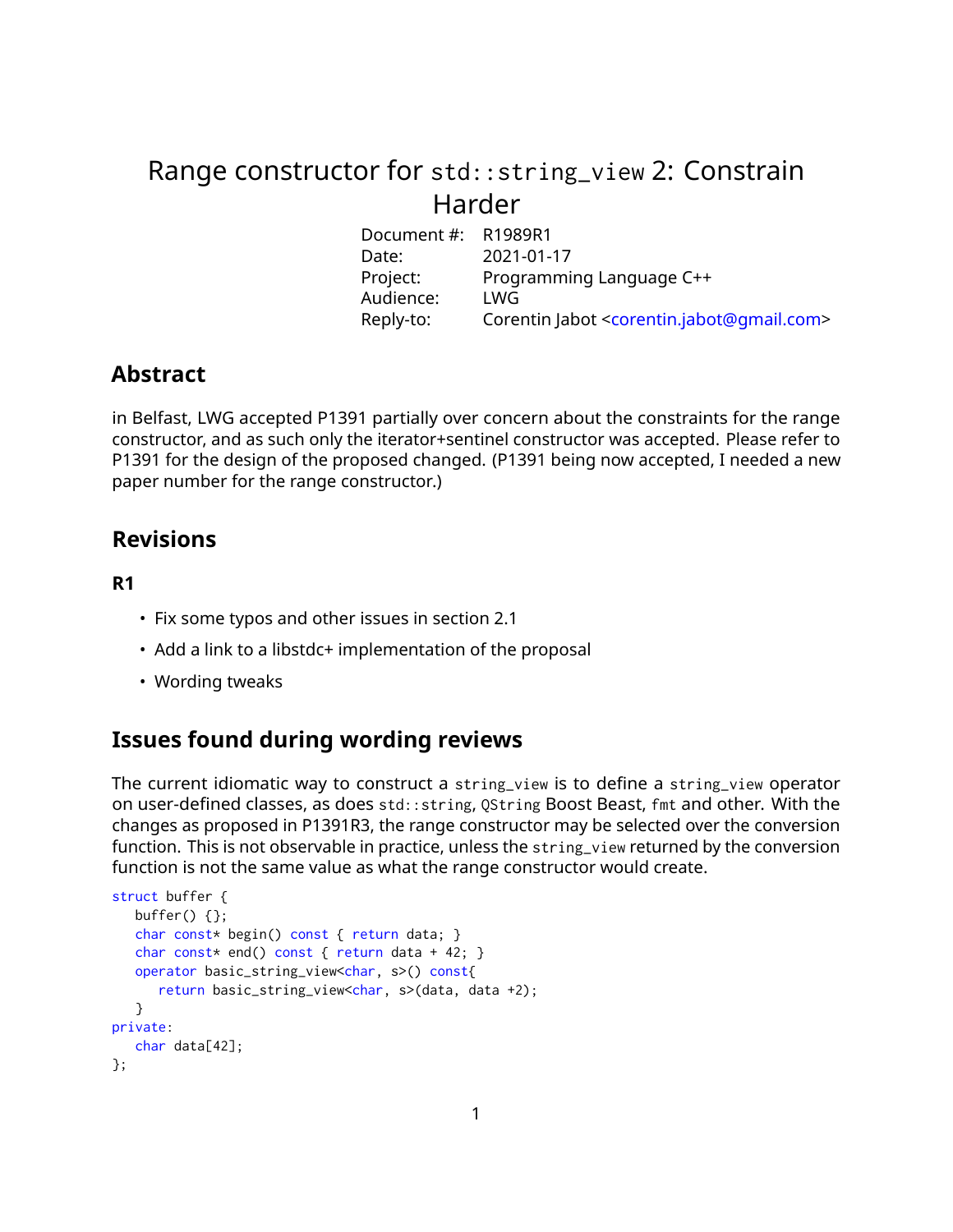To make sure this conversion function keeps getting selected, we had the following constraint

• std::remove\_cvref\_t<R> has no basic\_string\_view<charT, traits> conversion operator.

With that constraint, any type that has a conversion operator will use that conversion operator. If a const type has a non-const conversion function the program remains ill-formed.

Conversion between string\_view types with different charT or different type\_traits are illformed.

If a type otherwise satisfying the constraints has a conversion operator to a different basic\_ string\_view, notably basic\_string\_view<charT, some-other-traits-type>, while not itself defining using type\_traits = some-other-traits-type, a program that was previously ill-formed will call the new range overload.

### **Implementability**

The following overload satisfies the desired set of constraints

```
template <typename T, typename Traits>
concept has_compatible_traits = !requires { typename T::traits_type; }
|| ranges::same_as<typename T::traits_type, Traits>;
template<typename charT, typename traits = std::char_traits<char>>
struct basic_string_view {
       //...
        template <ranges::contiguous_range R>
        requires ranges::sized_range<R>
          && (!std::is_convertible_v<R, const charT*>)
          && std::is_same_v<std::remove_cvref_t<ranges::range_reference_t<R>>, charT>
          && has_compatible_traits<R, traits>
          && (!requires (std::remove_cvref_t<R> & d) {
             d.operator ::std::basic_string_view<charT, traits>();
          })
        basic_string_view(R&&);
}
```
This has been implemented in libstdc++ such that it passes the set of tests [\[Github\]](https://github.com/gcc-mirror/gcc/compare/master...cor3ntin:corentin/P1989?expand=1)

### **Proposed wording**

Change in **[string.view] 20.4.2**:

```
template<class charT, class traits = char_traits<charT>>
class basic_string_view {
public:
    [...]
```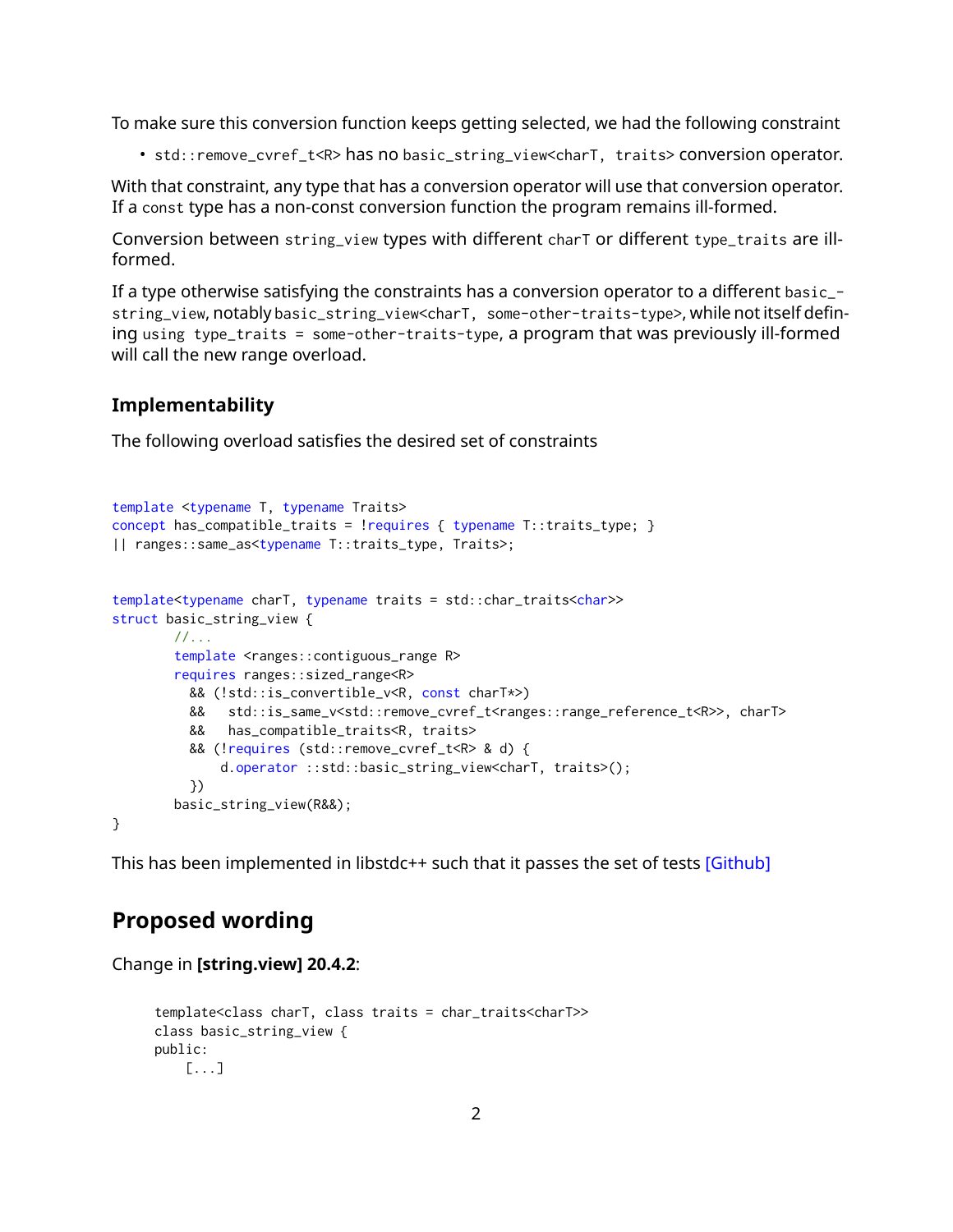```
// construction and assignment
constexpr basic_string_view() noexcept;
constexpr basic_string_view(const basic_string_view&) noexcept = default;
constexpr basic_string_view& operator=(const basic_string_view&) noexcept = default;
constexpr basic_string_view(const charT* str);
constexpr basic_string_view(const charT* str, size_type len);
template <class It, class End>
constexpr basic_string_view(It begin, End end);
template <class R>
constexpr basic_string_view(R&& r);
```
[...]

};

```
template<class R>
basic_string_view(R&&)
-> basic_string_view<ranges::range_value_t<R>>;
```
template<class It, class End> basic\_string\_view(It, End) -> basic\_string\_view<iter\_value\_t<It>>;

#### Change in **[string.view.cons] 20.4.2.1**:

#### Add after 7

```
template <class R>
constexpr basic_string_view(R&& r);
```
#### *Constraints:*

- R satisfies ranges::contiguous\_range,
- R satisfies ranges::sized\_range,
- is\_same\_v<ranges::range\_value\_t<R>, charT> is true,
- is\_convertible\_v<R, const charT\*> is false,
- r.operator ::std::basic\_string\_view<charT, traits>() is not a valid expression, and
- If the qualified-id R::traits\_type is valid and denotes a type, is\_same\_v<remove\_reference\_t<R>::traits\_type, traits> is true.

### *Preconditions:*

- R models ranges::contiguous\_range, and
- R models ranges::sized\_range.

*Effects:* Initializes data\_ with ranges::data(r) and size\_ with ranges::size(r). *Throws:* Any exception thrown by ranges::data(r) and ranges::size(r) throw.